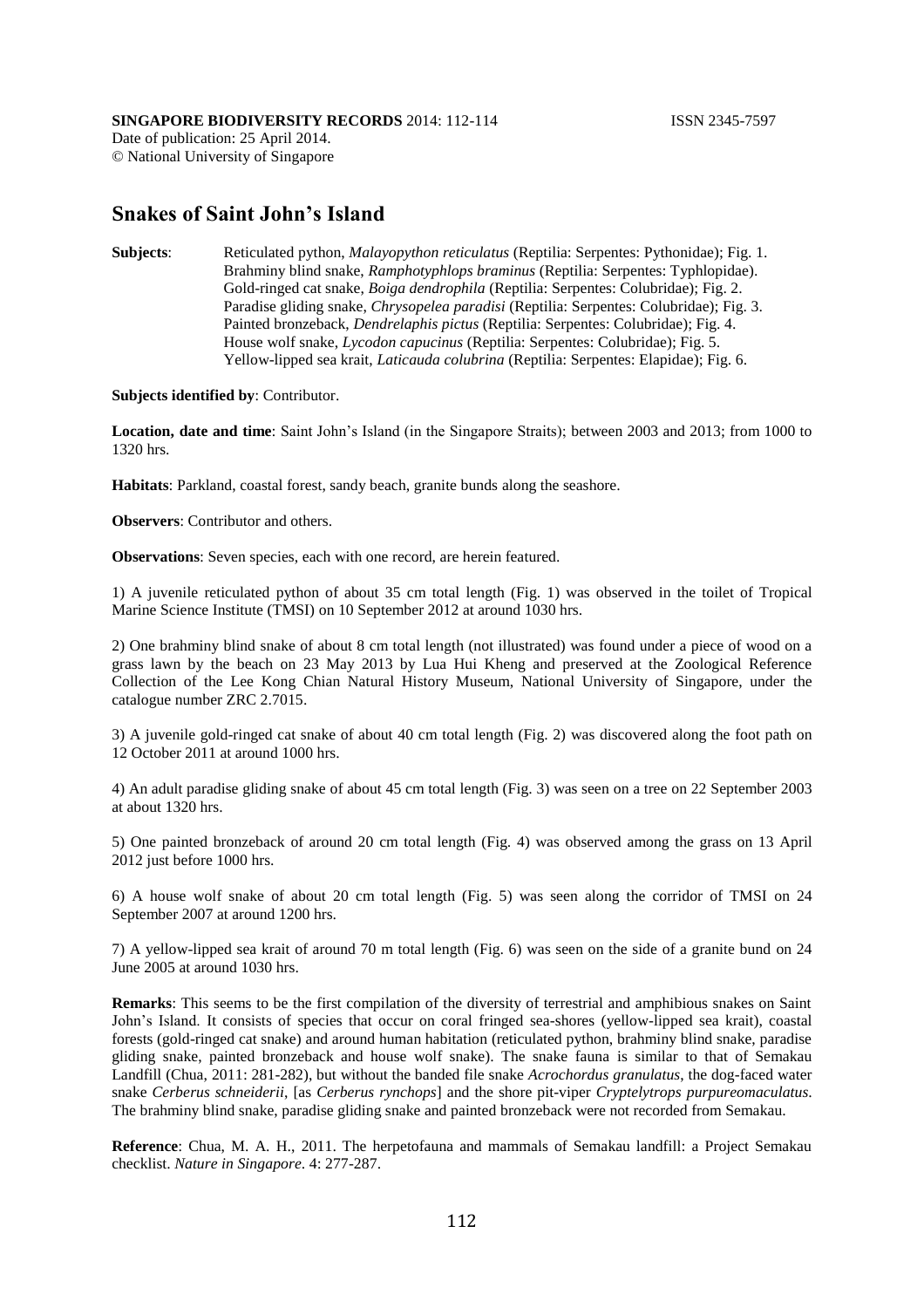

Fig. 1. Reticulated python juvenile on 10 September 2012.



Fig. 2. Gold-ringed cat snake on 12 October 2011.

Photographs by Chim Chee Kong